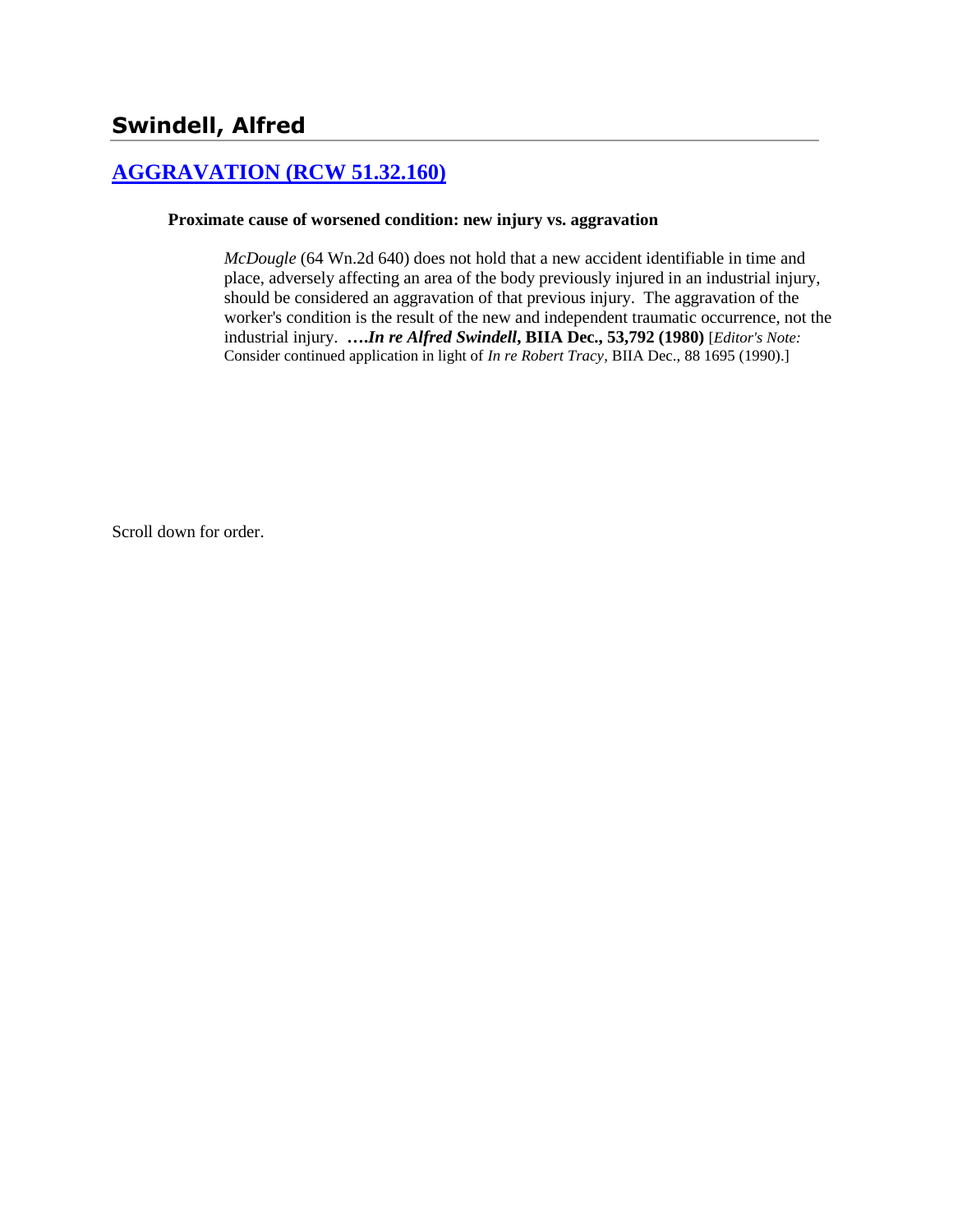#### **BEFORE THE BOARD OF INDUSTRIAL INSURANCE APPEALS STATE OF WASHINGTON**

**)**

**IN RE: ALFRED SWINDELL ) DOCKET NOS. 53,792 and 54,864**

**CLAIM NOS. S-282858 and S-241523 ) DECISION AND ORDER**

APPEARANCES:

Claimant, Alfred Swindell, by Springer, Norman and Workman, per Richard Norman and Leonard Workman

Employer, Boise Cascade Corporation, by Souther, Spaulding, Kinsey, Williamson and Schwabe, per James Huegli

These are appeals filed by the claimant, (1) on February 14, 1979 in claim No. S-282858, from an order of the Department of Labor and Industries dated January 26, 1979, adhering to the provisions of a prior order rejecting the claim against Boise Cascade Corporation, a self-insured employer under the Industrial Insurance Act (Docket No. 53,792), and (2) on July 11, 1979 in claim No. s-241523 from an order of the Department of Labor and Industries dated July 5, 1979, terminating compensation as paid to June 25, 1978, denying responsibility for an injury of October 15, 1978, and closing the claim with no award for permanent partial disability (Docket No. 54,864). **AFFIRMED** as to both appeals.

## **DECISION**

Pursuant to RCW 51.52.104 and RCW 51.52.106, this matter is before the Board for review and decision on a timely Petition for Review filed by the employer to a Proposed Decision and Order issued by a hearing examiner for this Board on February 8, 1980, in which the order of the Department dated January 26, 1979 in Claim No. S-282858 was dismissed, and the order of the Department dated July 5, 1979 in claim No. S-241523 was reversed, and the claim remanded to the Department and the self-insured employer with direction to accept responsibility for the treatment of the claimant's back condition subsequent to the aggravation of October 15, 1978, and for such other relief as may be indicated or required by law.

There are two appeals before us. One involves Claim No. S-241523 and concerns an industrial injury sustained by this claimant while he was in the course of employment with Boise Cascade Corporation on October 28, 1977. That claim was filed for a low back injury and closed by an order of the Department dated June 25, 1978, with no permanent partial disability award. On October 15, 1978, the claimant suffered further injury to his low back, while on a hunting expedition,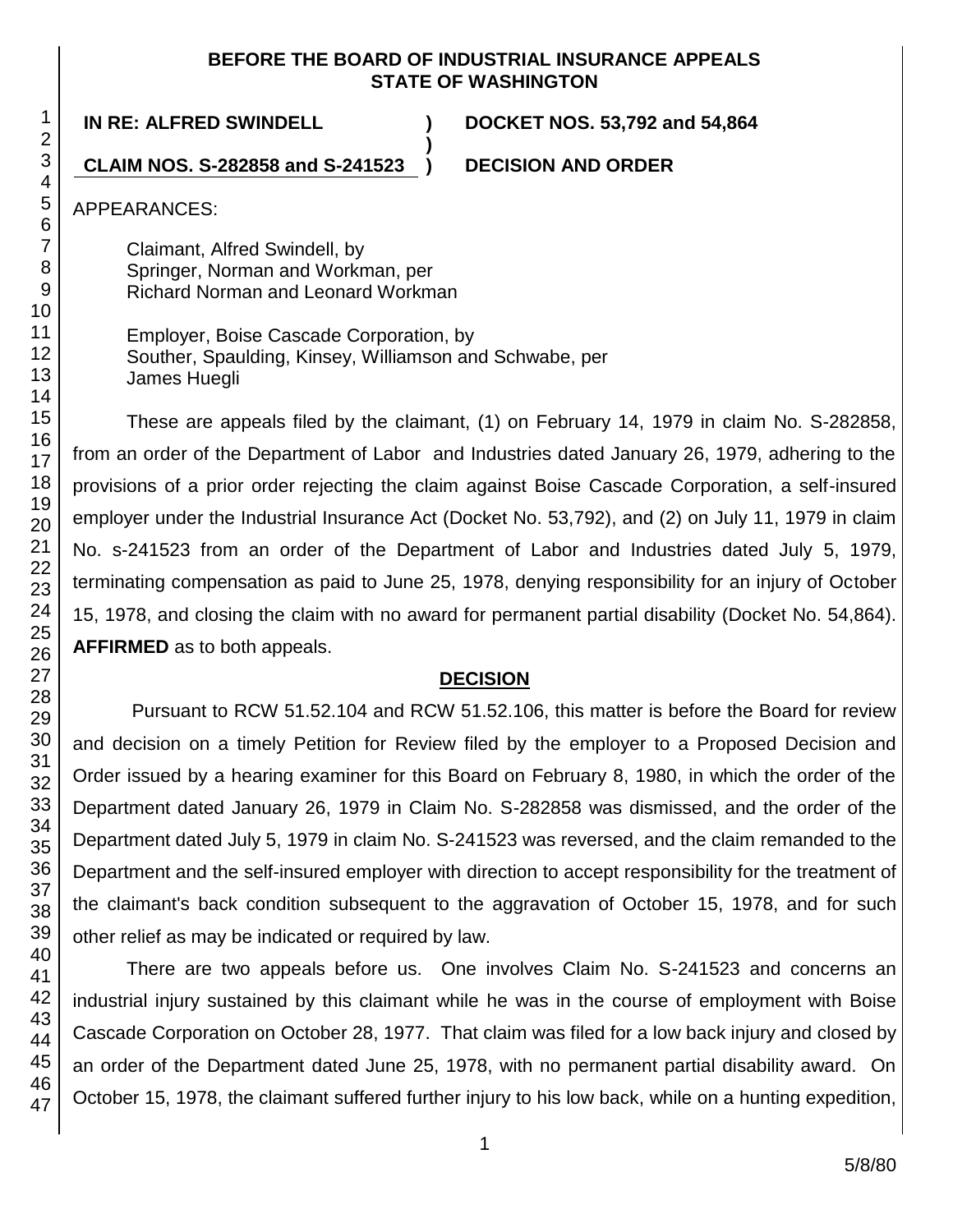and mistakenly filed a new claim form with the self-insured employer, which was assigned Claim No. S-282858. On January 26, 1978, the Department entered an order adhering to a prior order rejecting the claim for the reason that the claimant was not an employee of the Boise Cascade Corporation at the time of the October 15, 1978 accident. The claimant appealed from that order (Docket No. 53,792). The claimant acknowledges his mistake in filing a separate claim for the hunting injury and wishes the report of accident filed in that claim to be considered an application to reopen claim No. S-241523 for aggravation of condition and that the two claims be consolidated. Upon considering the October 15, 1978 accident's effect upon the October 28, 1977 accepted injury, the Department issued an order on July 5, 1979, effectively denying responsibility for the effects of the episode while hunting. The claimant has appealed to us from that order (Docket No. 54,864).

The issue before us ultimately concerns whether the claimant sustained an aggravation of a condition causally related to the October 28, 1977 industrial injury at the time of the events of October 15, 1978.

Dr. Charles Dresher, an orthopedic surgeon, testified on behalf of the claimant, and Dr. James Owen, a general surgeon, testified on behalf of the employer. They were in substantial agreement concerning the claimant's condition.

The claimant sustained injuries to his low back on October 28, 1977, and by March 1978 a herniated disc at the L4-L5 level was diagnosed by Dr. Dresher, with a mild radiculitis. By April of 1978, the conditions were fixed, and the doctor did not think that there was any further treatment indicated. This claim was closed in June 1978, with no permanent partial disability award. Dr. Dresher was also of the opinion that the condition would improve with the passage of time and had a very reasonable prospect (70-80 percent) to completely resolve to be asymptomatic. In June 1978, the claimant went back to work at moderate to hard physical labor, which included lifting heavy objects on occasions. He did not lose any work thereafter up to October 15, 1978, and did not require any further treatment for his back. He stated that he still felt pain in his low back on occasions but that he was able to keep it under control with rest. On October 15, 1978, the claimant was walking on a rotted log while hunting and it crumbled under his feet and he fell perhaps a distance of 18 inches, landing on his heels. The jar caused his herniated disc condition to worsen and shortly thereafter he required surgery. Dr. Dresher stated that the October 15, 1978 injury precipitated a major rupture in his lumbar spine which ultimately necessitated surgery. It was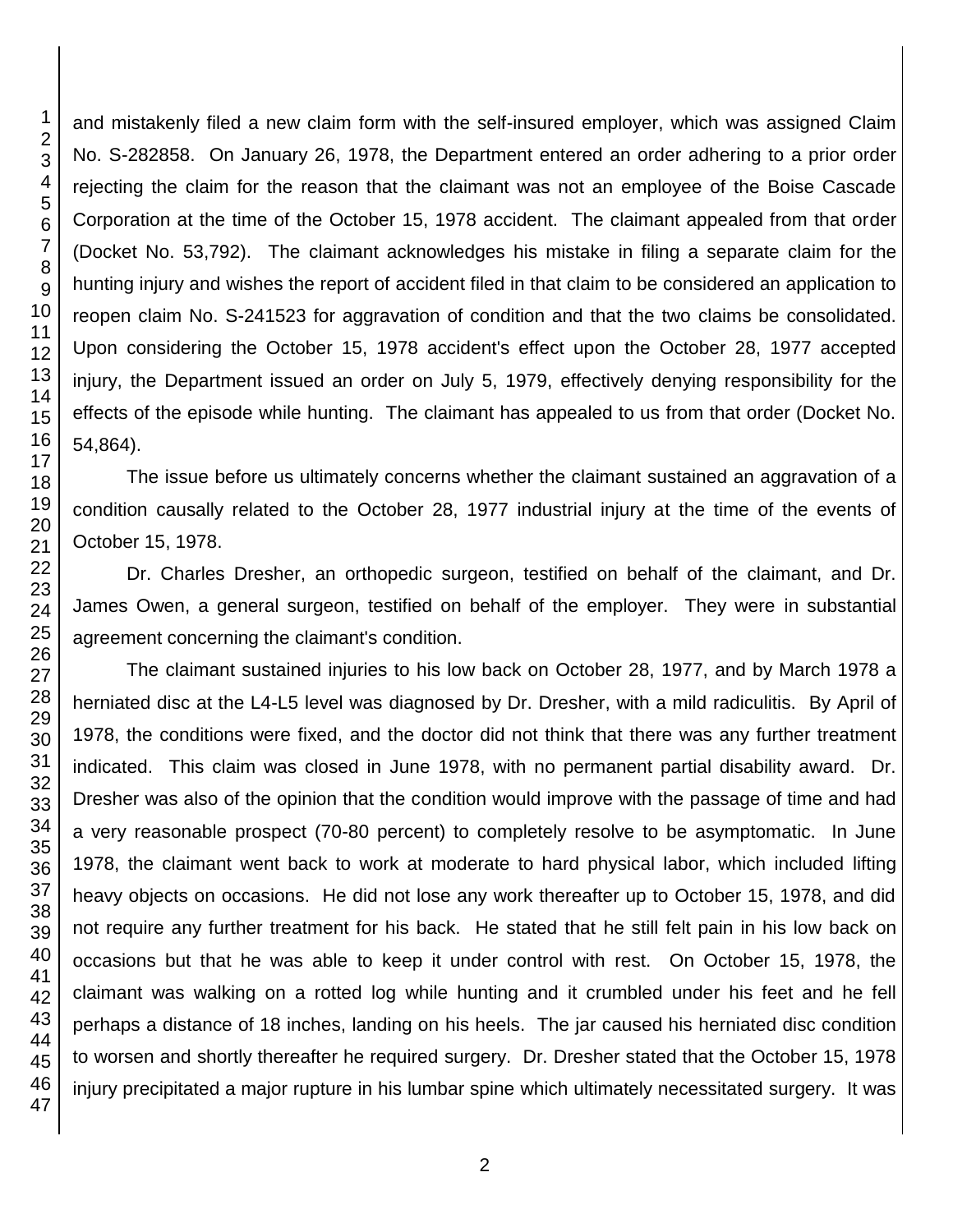also Dr. Dresher's opinion that if the claimant had not suffered the 1977 industrial injury, the trauma of the hunting accident would not have resulted in surgery. For that reason, he referred to the incident on October 15, 1978, as causing an aggravation of the underlying low back condition the claimant sustained as the result of the 1977 industrial injury.

The employer first argues that the hearing examiner was incorrect in holding that the rule in the McDougle v. Department of Labor and Industries, 64 Wn. 2d 640, was controlling in this case. McDougle had sustained a low back condition that was accepted by the Department of Labor and Industries as industrially related, and for which he had been granted a permanent partial disability award. During the time when his claim was closed, he attempted to assist a relative in moving heavy grain sacks and while lifting or sliding one of them aggravated his old back condition. The court held that the Board and trial court were incorrect in holding that any condition caused by lifting the feed sacks was not compensable and found that the principles of aggravation were applicable:

> "Aggravation of the claimant's condition caused by the ordinary incidents of living -- by work he could be expected to do; by sports or activities by which he could be expected to participate -- is compensable because it is attributable to the condition caused by the original injury."

The claimant attempted to lay a foundation for the application of the McDougle rule by asking Dr. Dresher if hunting was a reasonable activity for this claimant in view of the disability that he had sustained as the result of the industrial injury. Dr. Dresher stated that it was. The Board accepts that statement by the doctor. The claimant was back working full time, which included lifting heavy objects on occasion and was able to live a normal life without too much difficulty. Hunting, which we assume would normally consist of walking while carrying a gun was not an unreasonable activity for this claimant under the circumstances. However, the aggravation of the claimant's condition following the October 15, 1978 incident was not the direct result of the hunting "activity", but rather an accident while hunting. It was the result of a new and independent traumatic occurrence, an accident of falling through a rotted log which acted upon his previously weakened condition to create a disabling new dimension to the claimant's low back problems.

The circumstances of onset for this new condition do not fall within the refined aggravation concept carved out by the McDougle decision. It must be remembered that the claimant in McDougle noticed an exacerbation of a previously injured back condition the day after he had helped his brother-in-law unload some sacks of feed from a truck. No specific incident or accident was identified as being the exacerbating or aggravating factor. The totality of the activity which in

1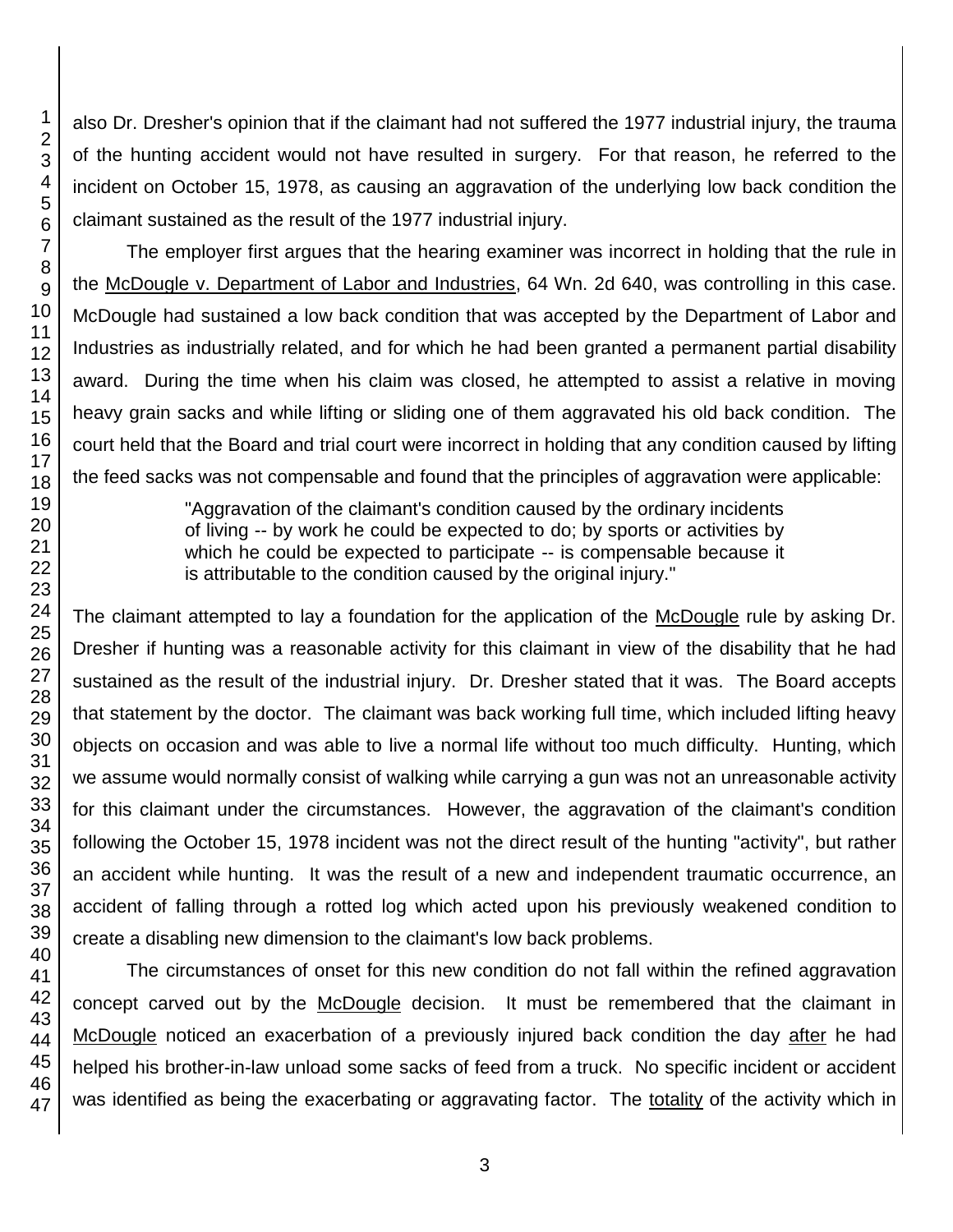itself was seen by the court as reasonable for a person with McDougle's impairment was the cause of the exacerbation. We do not understand the court to hold or imply in McDougle that a specific accident identifiable in time and place adversely affecting an area of the body which was previously an area of an industrial injury should be considered an aggravation of that previous injury. Employers in this state should expect to underwrite certain risks inherent in the exercise of reasonable physical activity by persons with limiting impairments, but should not be expected to be responsible for the effects of all accidents which occur during those activities.

For these reasons, we feel the Department acted properly in rejecting the claim as a new injury and also in denying responsibility for the injury of October 15, 1978, as an aggravation of his prior (October 28, 1977) industrial injury. Both orders of the Department appealed to this Board will be affirmed.

## **FINDINGS OF FACT**

After a careful review of the record, the Board finds as follows:

- 1. On October 15, 1978, the claimant sustained an injury while hunting and filed a claim within two months thereafter with Boise Cascade Corporation, a self-insured employer under the Industrial Insurance Act, which was assigned No. S-282858. On December 13, 1978, the Department entered an order rejecting the claim for the reason that the claimant was not an employee of the Boise Cascade Corporation at the time of the October 15, 1978 accident. The claimant timely protested this order, and on January 26, 1979, the Department issued an order adhering to the provisions of the December 13, 1978 order rejecting the claim and the claimant appealed from that order to the Board on February 14, 1979. The appeal was granted under Docket No. 53,792.
- 2. On October 28, 1977, the claimant sustained a low back injury while employed by Boise Cascade Corporation. On November 8, 1977, the claimant filed a report of accident and the claim was assigned S-241523. The claim was thereafter allowed and on June 25, 1978, the Department entered an order closing the claim with no permanent partial disability award. On July 15, 1979, the Department entered an order denying responsibility for the accident of October 15, 1978, as being unrelated to the injury of October 28, 1977. On July 11, 1979, the claimant appealed to this Board and on July 23, 1979, the Board issued an order granting the appeal under Docket No. 54,864.
- 3. As the result of the October 28, 1977 industrial injury (Claim No. S-241523), the claimant suffered a herniation of the disc between the fourth lumbar vertebra and the fifth lumbar vertebra with mild radiculitis. Claimant's condition as the result of the industrial injury improved during 1978, and by June the claimant was able to return to work at moderate